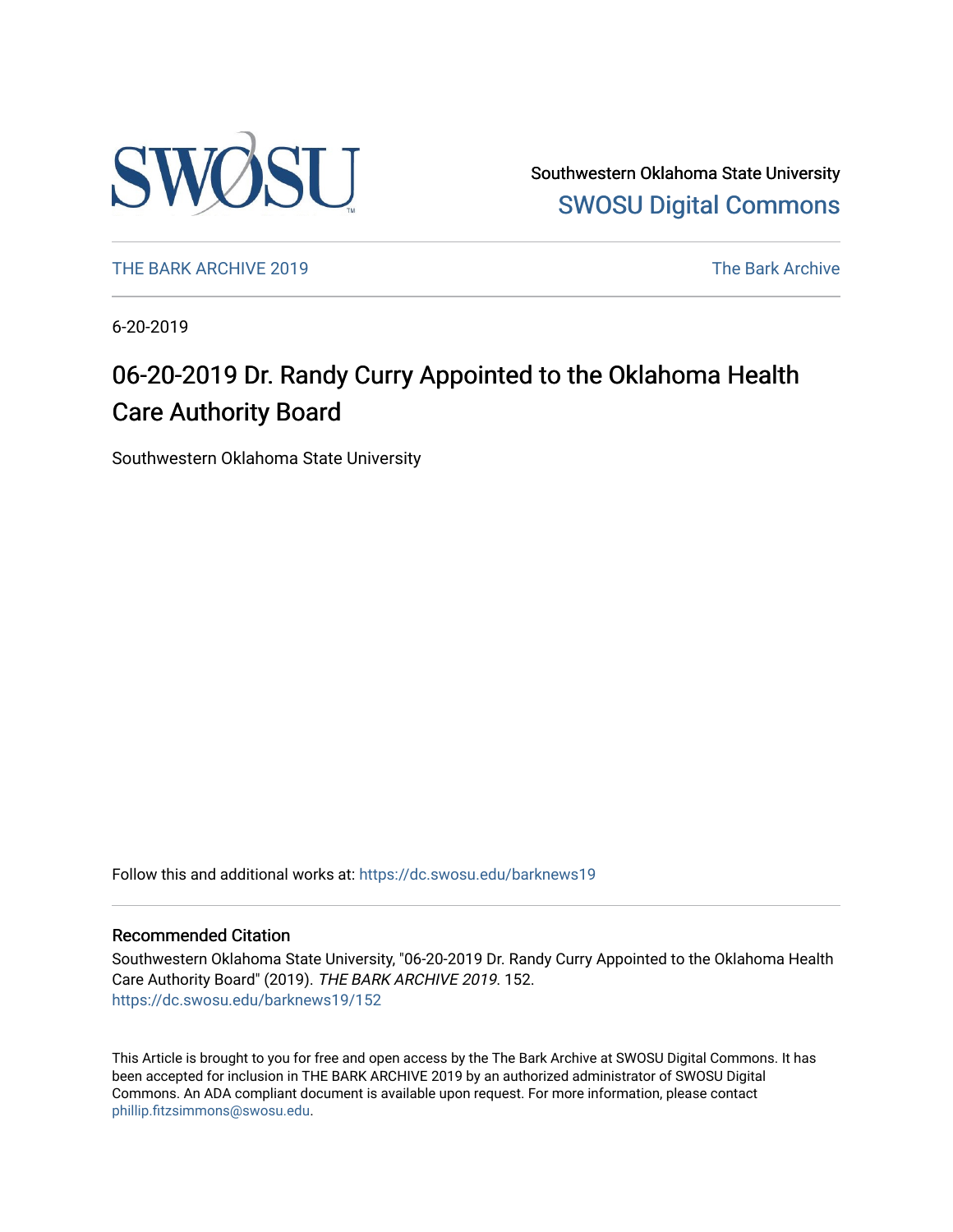

# **Dr. Randy Curry Appointed to the Oklahoma Health Care Authority Board**

Dr. Randy Curry, rural health coordinator for the Southwestern Oklahoma State University College of Pharmacy in Weatherford, has been appointed to the board of the Oklahoma Health Care Authority.

As rural health coordinator, Curry oversees services and staff that provide community based Diabetes Self-Management Education and Diabetes Prevention Programs as well as Remote Medication Order Processing for critical access hospitals.

"Maintaining access to quality, affordable health care in rural Oklahoma is an incredibly important issue that our health care leaders are focused on," said Oklahoma Senate President Pro Tempore Greg Treat, who made the appointment. "With more than 30 years of retail pharmacy experience and work with SWOSU supporting a network of more than 300 rural pharmacies and some hospitals, Randy Curry is well situated to provide insight on how the OHCA can effectively serve the rural health care community."

Curry, a graduate of the SWOSU College of Pharmacy, is an assistant professor with the college and administrates certificate-training programs for pharmacists and students in the areas of Immunization, Patient-Centered Diabetes Care, Medication Therapy Management, Cardiovascular, and Point of Care Testing.

20 June, 2019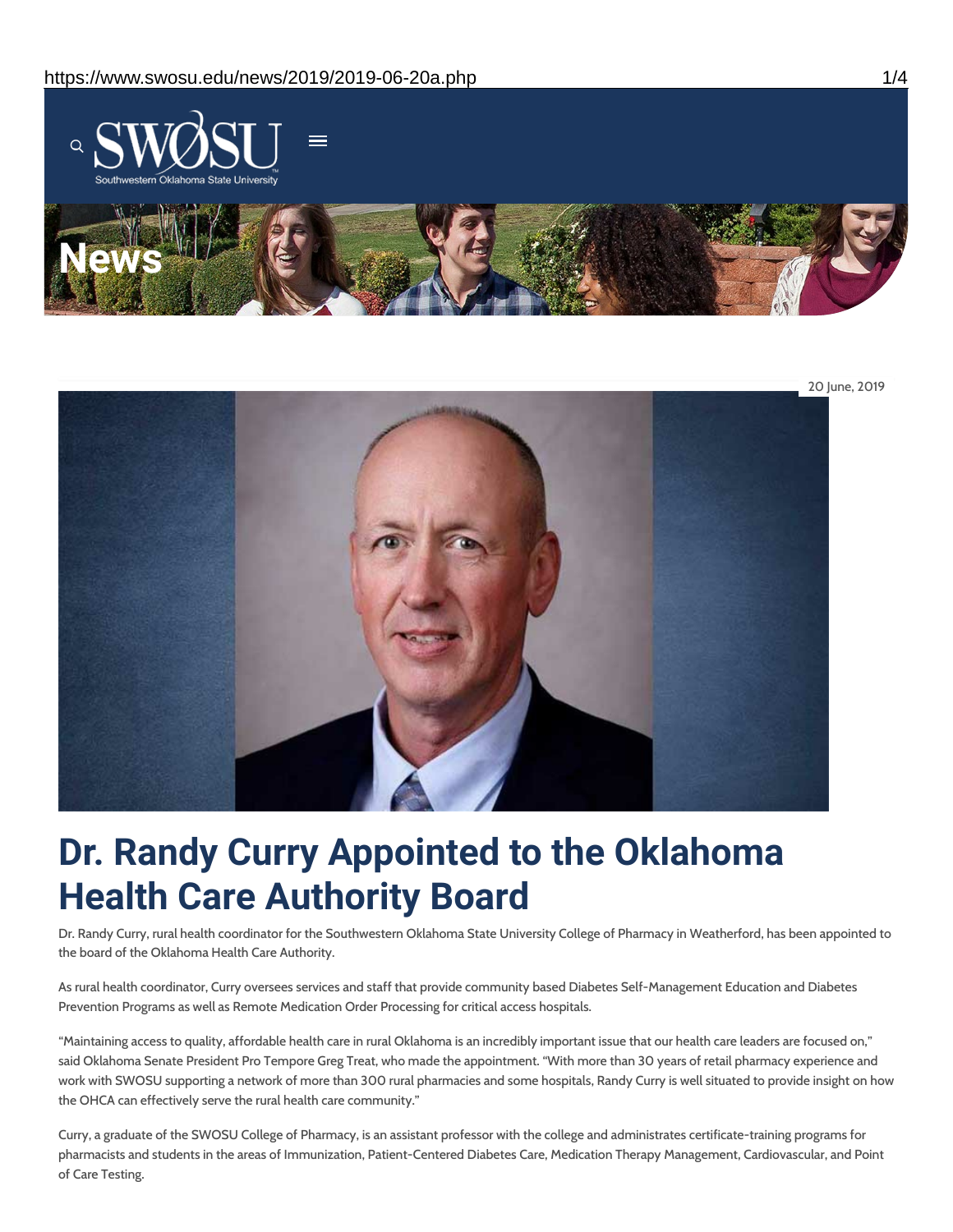#### https://www.swosu.edu/news/2019/2019-06-20a.php 2/4

He annually coordinates a medical mission trip for healthcare students into remote areas of Panama to provide medical and dental clinics to the underserved. Curry also serves on the board of the Rural Health Association of Oklahoma.

| Academics             | D |
|-----------------------|---|
| Administration        | D |
| Alumni and Foundation | D |
| Community             | D |
| Events                | D |
| Faculty and Staff     | D |
| Miscellaneous         | D |
| Sayre                 | D |
| <b>Students</b>       | D |

| <b>Archive Links</b> |   |
|----------------------|---|
| 2018                 | D |
| 2019                 | D |
| 2020                 | D |
| Archive              | D |
|                      |   |



### Weatherford Campus

100 Campus Drive Weatherford, OK 73096

## Sayre Campus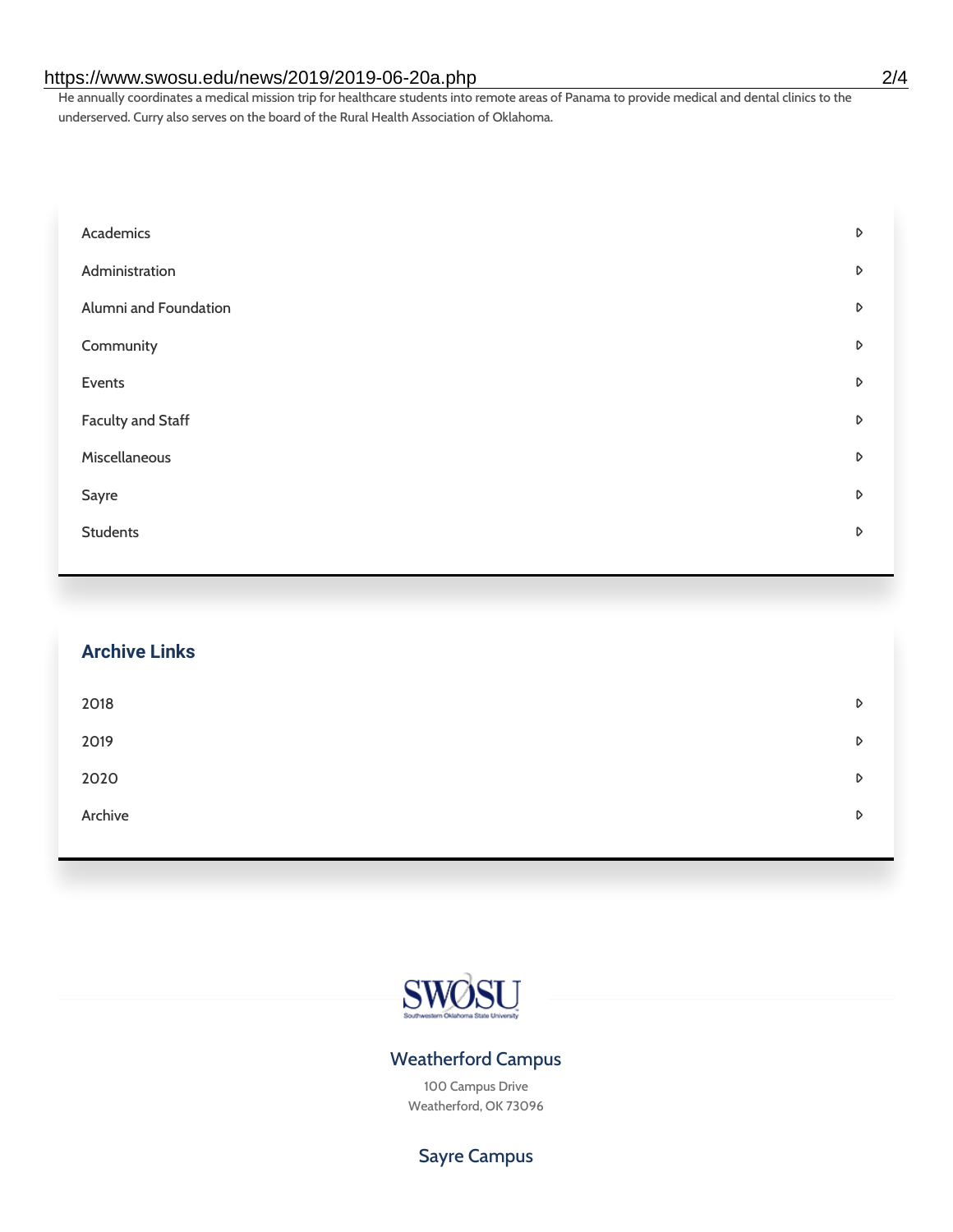409 E Mississippi Ave Sayre, OK 73662

#### Connect to Us

fyom

Contact [Information](https://www.swosu.edu/about/contact.php)

[University/Facility](https://www.swosu.edu/about/operating-hours.php) Hours

[Campus](https://map.concept3d.com/?id=768#!ct/10964,10214,10213,10212,10205,10204,10203,10202,10136,10129,10128,0,31226,10130,10201,10641,0) Map

Give to [SWOSU](https://standingfirmly.com/donate)

Shop [SWOSU](https://shopswosu.merchorders.com/)



**[Directory](https://www.swosu.edu/directory/index.php)** [Calendar](https://eventpublisher.dudesolutions.com/swosu/) [Apply](https://www.swosu.edu/admissions/apply-to-swosu.php) [GoSWOSU](https://qlsso.quicklaunchsso.com/home/1267) [Jobs@SWOSU](https://swosu.csod.com/ux/ats/careersite/1/home?c=swosu)



Current [Students](https://bulldog.swosu.edu/index.php)

[Faculty](https://bulldog.swosu.edu/faculty-staff/index.php) and Staff

**Enrollment Management** [580.774.3782](tel:5807743782)

> **PR/Marketing** [580.774.3063](tel:5807743063)